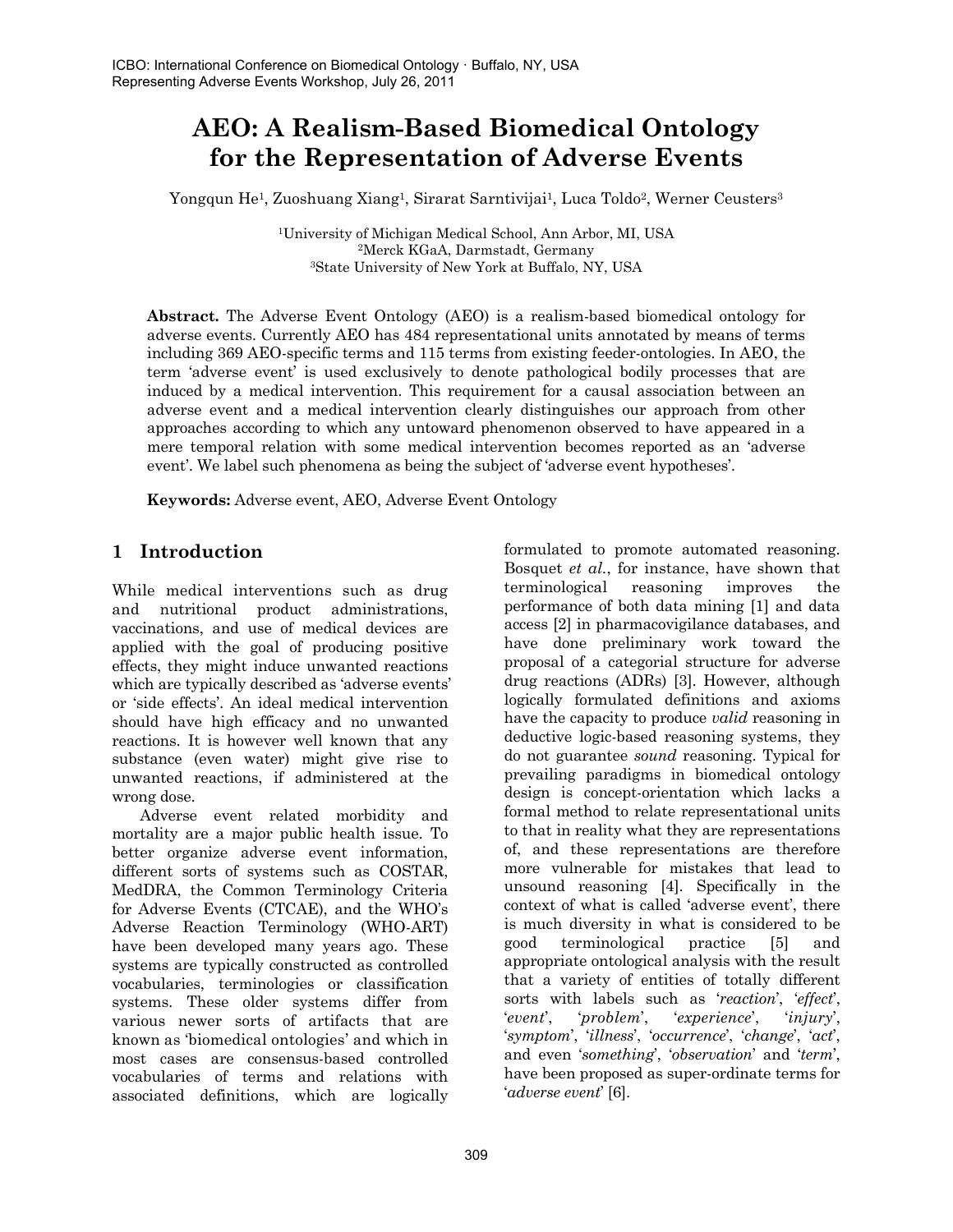The Adverse Event Ontology (AEO), in contrast, is an ongoing realism-based effort that aims to reduce the confusion in adverse event terminology and representation using the framework offered by the OBO Foundry [7]. In this report, we present our current development of AEO, thereby distinguishing it in particular from another recent effort to generate an Adverse Event Reporting Ontology (AERO).

## **2 Methods**

The development of AEO follows the OBO Foundry principles such as openness, collaboration, and use of a common shared syntax [7] in addition to the principles of Ontological Realism [8]. AEO is thus aligned with the Basic Formal Ontology (BFO) [9] and the Relation Ontology (RO) [10].

The AEO development method follows many guidelines provided by Ceusters *et al.* [6] in generating ontological representations of adverse events on the basis of inspecting the sorts of particulars that are involved when something that might be labeled as "adverse event" comes into existence in some patient. These particulars are:

- (1) #1: a medical intervention (*e.g.*, vaccination, drug administration)
- $(2)$  #2: a patient

 $\overline{a}$ 

- (3) t1: the time at which the medical intervention is given to the patient
- (4) #3: a clinically abnormal process (*e.g.*, a fever process)
- (5) t2: the time at which the clinically abnormal process happens

These elements can be modeled in the adverse event design pattern of Fig. 1 which restricts the term "*adverse event*" to those pathological bodily processes that are induced by a medical intervention.<sup>1</sup> Both *adverse event* and *medical intervention* are subclasses of *processual\_entity* as defined in BFO. Instances

of these two processes occur each at a specific temporal region. The corresponding causal relation between the referents of these two process terms is represented using the term *induced\_by* in AEO. Such a relation term is not available in RO or any other ontologies. It is noted that the OBI term *process is result of* (OBI\_1110060) is for direct causality and not indirect causality as required here. Fig. 1 introduces the basic adverse event at the class level. In clinical cases, instance level modeling can be generated. For example, a specific vaccination process carried out on a particular patient is an *instance\_of* a medical intervention. To illustrate this and other important points, an example is provided in the next section. It is also to be noted that the time at which a medical intervention is given to a patient is always earlier than the time at which an adverse event occurs, *i.e.*, t1 *earlier* t2 (this can be made more precise in the context of some guideline, *e.g.*, t1 less-than-4-days-earlier-than t2).



**Figure 1.** Basic AEO adverse event design pattern.

An OWL version of AEO is developed using Protégé 4. OntoFox [11] was used to extract terms from external ontologies and import them into AEO. For adverse event-specific terms, new identifiers, unique to AEO, were generated.

The latest AEO, although not completely curated in terms of the principles mentioned earlier, is available for public view and download at http://sourceforge.net/projects/aeo/. AEO has been submitted to the NCBO BioPortal for public visualization and querying. It is to be noted, however, that this version is a simplification brought about by the fact that OWL, and specifically OWL-DL, does not allow representing that continuants, in contrast to occurrents, exhibit relations in which time is

<sup>&</sup>lt;sup>1</sup> Although we believe that this more specific meaning of 'adverse event' as used within AEO better captures what the entities denoted by this term objectively are and that it would be beneficial that this usage would be generally adopted, the goal of this communication is not to force such usage on the community.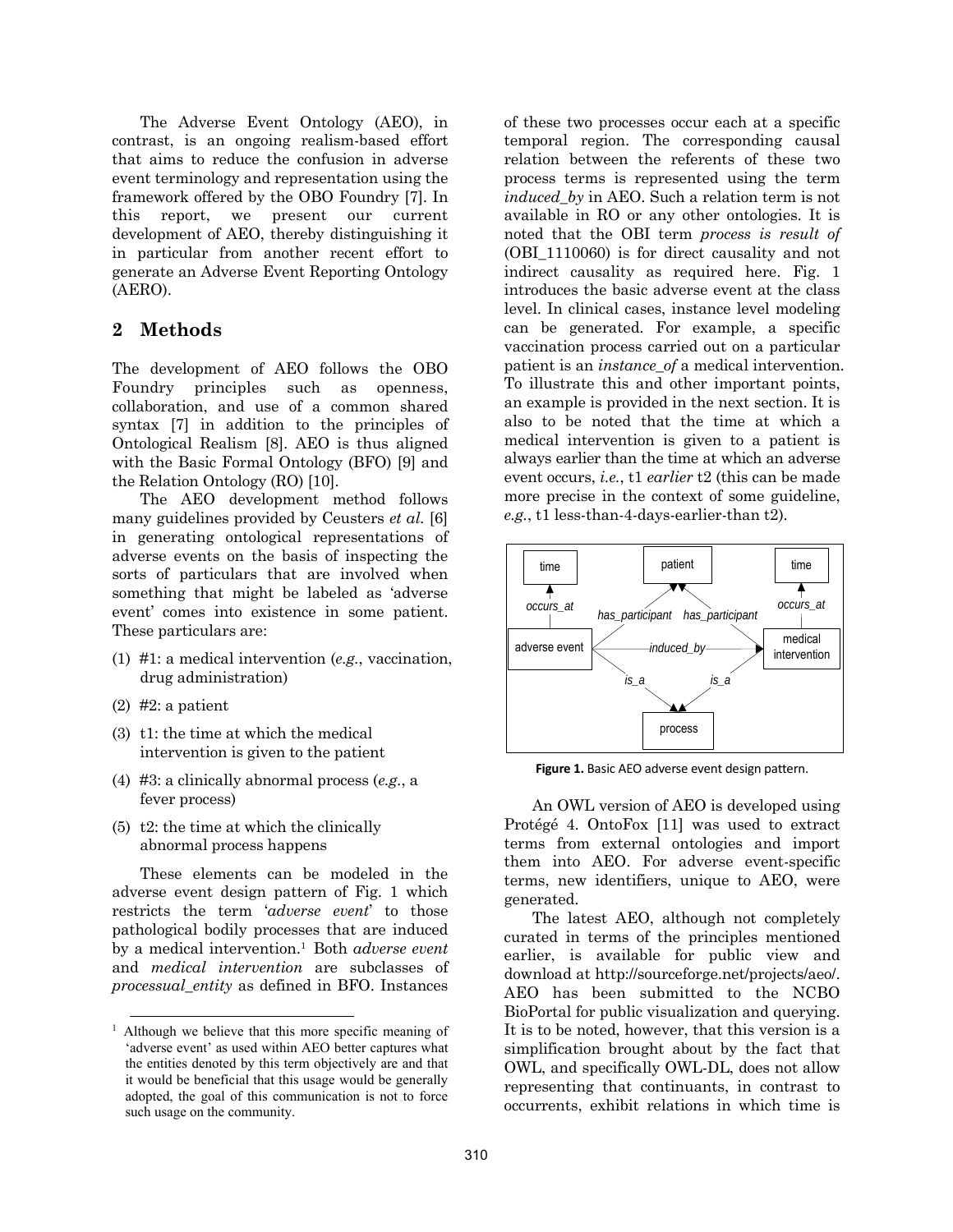one of the relata, and as a consequence is therefore inadequate for representations that follow these principles.

## **3 Results**

#### **3.1 AEO Statistics**

Currently AEO has 484 representational units, annotated by means of 369 terms with specific AEO identifiers, and 115 terms imported from existing ontologies (Table 1). This ontology development design avoids regeneration of new ontology terms that are not in the scope of the adverse event domain and supports efficient ontology reuse on the condition that the feeder ontologies are based on the same principles.

| <b>Ontology Names</b>         | Classes | Object     | Total          |
|-------------------------------|---------|------------|----------------|
|                               |         | properties |                |
| <b>AEO (Adverse Event</b>     | 368     | 1          | 369            |
| Ontology)                     |         |            |                |
| <b>BFO (Basic Formal</b>      | 39      | 0          | 39             |
| Ontology)                     |         |            |                |
| <b>RO (Relation Ontology)</b> | 6       | 25         | 31             |
| IAO (Information              | 2       | 0          | $\overline{2}$ |
| <b>Artifact Ontology)</b>     |         |            |                |
| OBI (Ontology for             | 8       | 3          | 11             |
| <b>Biomedical</b>             |         |            |                |
| Investigations)               |         |            |                |
| OGMS (Ontology for            | 5       | ŋ          | 5              |
| <b>General Medical</b>        |         |            |                |
| Science)                      |         |            |                |
| VO (Vaccine Ontology)         | 19      | 3          | 22             |
| NCBITaxon (NCBI               | 5       | 0          | 5              |
| Taxonomy)                     |         |            |                |
| Total                         | 452     | 32         | 484            |

Table 1. Summary of ontology terms in AEO or imported from existing ontologies.

Existing ontologies are used in two different ways in AEO: one is to import the whole ontology (here BFO and RO), and the other is to import individual terms from existing ontologies. The OntoFox method is a newly developed approach to make individual term importing easy and standardized [11], although additional steps are required to make sure that the definitions for these terms in the feederontologies correspond to the intended referents in AEO.

Fig. 2 lists key terms in AEO. Based on the *adverse event* definition, AEO required the term *medical intervention*, which currently includes four subclasses: *vaccination* (imported from VO), *drug administration*, *medical device usage*, and *nutritional product usage*. Each of these medical interventions can induce corresponding adverse events, *e.g.*, *vaccine adverse event*.



Instances of adverse event can have outcomes of different types, for instance a sign (*e.g.*, fever, rash) as defined in the Ontology of General Medical Science (OGMS) or another process (*e.g.*, bacterial infection). AEO uses sign- and symptom-related terms (*e.g.*, fever generation) from other existing ontologies such as the Gene Ontology (GO).

## **3.2 Logical Definition of 'Adverse Event' in AEO**

The term "adverse event" may mean different things in different settings [6]. In AEO, the term "adverse event" is reserved for those pathological bodily processes that are induced by a medical intervention. As defined in OGMS, a pathological bodily process (OGMS\_0000060) is a bodily process that is clinically abnormal. This definition fits well with adverse event and thus is chosen as the parent term of *adverse event* in AEO.

The word "induced" in the AEO "adverse event" definition indicates the existence of a causal chain. A medical intervention is a process in which several independent continuants (*e.g.*, anatomical parts of human body) participate in a variety of ways and of which other processes are parts in which these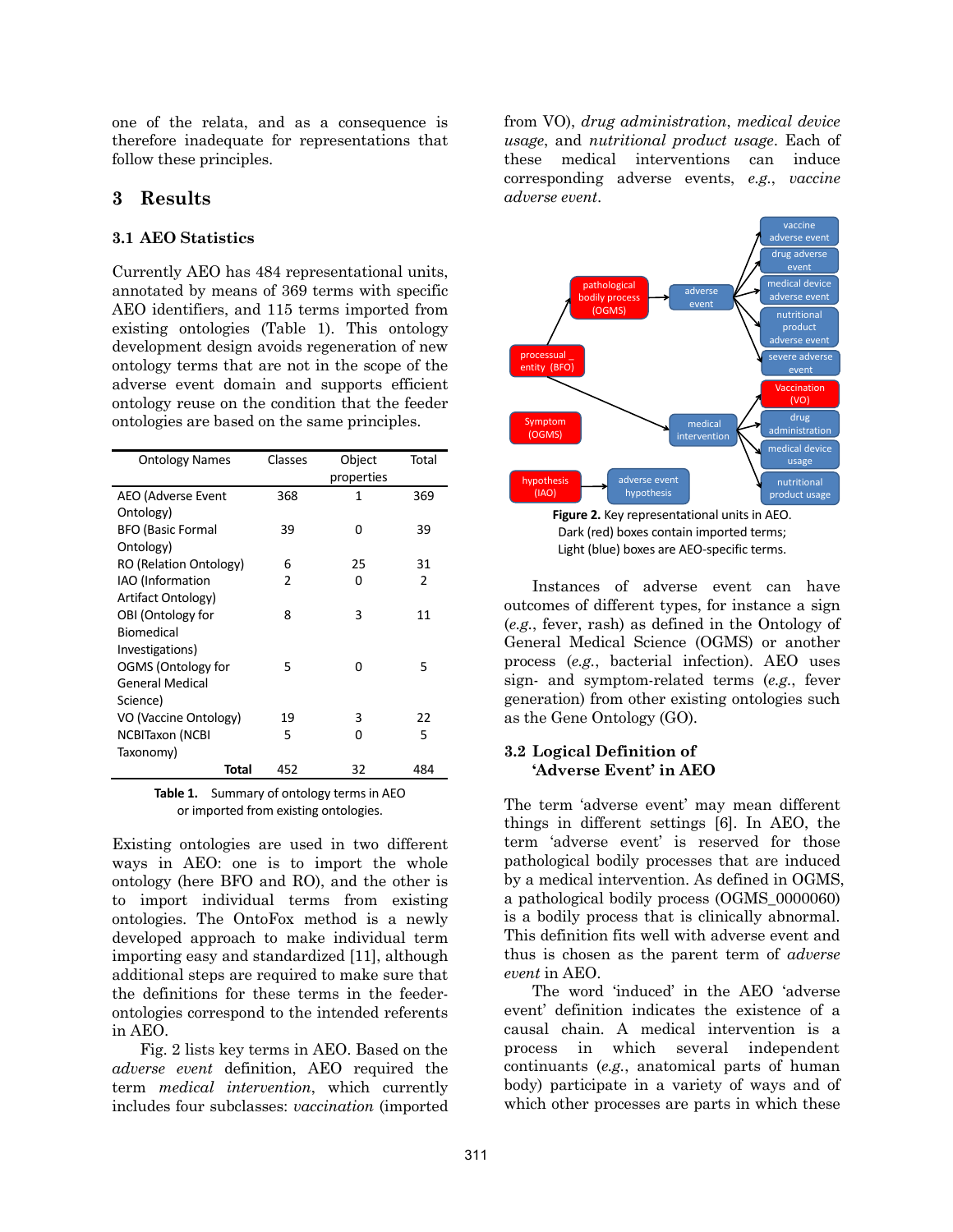or other independent continuants participate. Some independent continuants existed already before the intervention started (*e.g.,* cells and molecules of the patient), others are created (*e.g.,* molecular complexes formed by bodily molecules and drugs) or modified (*e.g.,* opening and closing of membrane channels, folding of proteins) through processes that are part of the intervention or bodily processes that come into existence in response to the creation or modification of these continuants. After the intervention, there are still bodily processes going on in which at least one of the independent continuants just mentioned participates and further independent continuants are created. The term "induced" means that there is at least one chain of processes that starts with some process that is part of the intervention and ends with a pathological bodily process, the chain being further such that for each process within it (except the first one) there is at least one independent continuant that participated or was created in the process immediately preceding it. Note that we are not saying that there is one such independent continuant that participates in the entire chain, but rather something like this:

| P1: C1, C2, C3 |  |
|----------------|--|
| P2: C2, C4, C5 |  |
| P3: C5, C6,    |  |

Mere temporal precedence is not enough because that would allow for chains of processes in which there is a pair that does not "share" at least one continuant.

An alternative definition for "adverse event" would be to assign it as a child term of *ogms:sign*, which has the textual definition of "A quality of a patient, a material entity that is part of a patient, or a processual entity that a patient participates in, any one of which is observed in a physical examination and is deemed by the clinician to be of clinical significance." Although this appears to cover different adverse events, this *ogms:sign* definition is too broad since all adverse events are processes. At the same time, it is too narrow because there are adverse events that are not observed. The definition of sign in OGMS clearly states "is observed in a physical examination", instead of "CAN BE observed".

# **4 Discussion**

Several adverse event representation systems have been proposed thus far while others are under development. For example, the EUfunded project "Patient Safety through Intelligent Procedures in medication" (PSIP) aims to develop innovative tools for generating and providing relevant knowledge to healthcare professionals and patients for ADE prevention. Another relevant project funded by EU is the European Public Warning System (EU-ALERT). The French VigiTermes project is an application that automates potential adverse event detection by identifying statistical and semantic links between drugs, treatments and induced pathologies or symptoms. The EU funded ReMINE project uses an adverse event ontology to manage patient safety risks in hospital settings [12]. These projects focus on using ontologies in order to facilitate identification of drug related adverse events, combining ontologies with information extraction and also applying ontologies to hospital data.

However, as shown in [6], there is a wide variation in opinions about what would count as adverse event and many definitions fall short in various aspects. Edwards et al for instance define an adverse drug reaction as "An appreciably harmful or unpleasant reaction, resulting from an intervention related to the use of a medicinal product, which predicts hazard from future administration and warrants prevention or specific treatment, or alteration of the dosage regimen, or withdrawal of the product" [3, 13]. The problem with this definition is that it is not specified, for instance, for whom the reaction is unpleasant (appreciation can be different for the patient, his caregivers and his relatives) and that it is prone to, so we assume, unwanted interpretations. Imagine a patient that took an oral overdose of some medicinal product and therefore is subjected to gastric suction to remove what is left in the stomach. Due to erroneous manipulation of the suction device, the patient develops a gastric bleeding. Clearly, this intervention is related to the use of a medicinal product, but it would be wrong to state, although in line with Edwards" definition, that this gastric bleeding is an adverse drug reaction.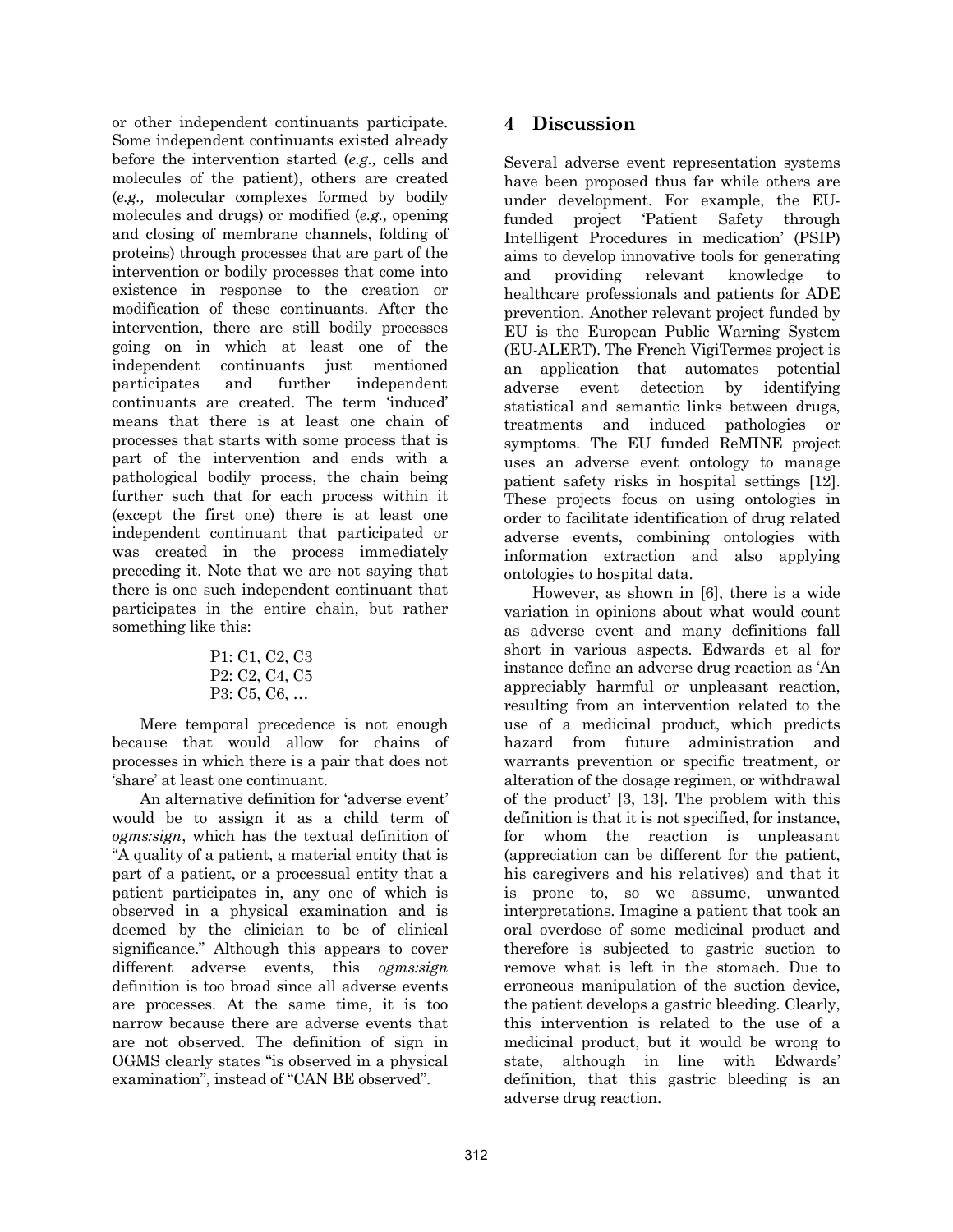## **4.1 Adverse Events versus Adverse Event Hypotheses**

AEO"s requirement of a causal relation between an adverse event and a medical intervention is an important and novel point which removes a lot of ambiguity. The causal requirement is indeed the major aspect in which AEO differs from that of the concept of adverse event as used in existing adverse event reporting systems such as the Vaccine Adverse Event Reporting System (VAERS) and the new Adverse Event Ontology Reporting Ontology (AERO). The latter systems do not require a causal relation to be established between a reported side effect and a medical intervention. Since what is reported as 'adverse event' in these systems may not be truly induced by a medical intervention these adverse event reporting systems contain rather references to pathological processes that happened in a specific timeframe after a medical intervention, some of which might be indeed adverse events in the AEO sense.

The data stored in such an adverse event reporting system is typically used to generate hypotheses about whether what is reported as adverse events and medical interventions are causally linked. Such a hypothesis, represented by the term *adverse event hypothesis* in AEO, becomes critical when a dramatically large amount of cases are reported following the same medical intervention. Therefore, adverse event reporting is not an end. To find potential safety problems is an ultimate goal of reporting adverse events. This is one reason why AEO aims to represent not only the adverse event hypothesis, but also the final causal association.

Finally, note that when a clinician or a patient reports an event after some medical intervention for which it is only later proven to have caused the event, this event does not "become" an AEO adverse event: it was an instance thereof from the very beginning, although unknown as such until the proof was delivered.

It is possible to reconcile AEO and AERO in a future time. While the events included in AERO for a specific medical intervention may be larger in number than the true adverse events caused by this intervention, AEO has more depth and targets for representation of a knowledgebase of adverse events truly caused

by medical interventions. How to find out the cause-and-effect relation from the reported adverse events in adverse event reporting systems is often a challenge. Rehan *et al*., for instance, provides physicians with a guide how to assess causal relations of adverse events induced by drug administration [5]. It will surely benefit the public health and has been a critical research topic ever since such an adverse event reporting system is invented.

## **4.2 Comparison with Other Adverse Event Representation Systems**

Here we particularly compare our AEO approach with the representation model for adverse drug reactions (ADRs) provided by Bosquet *et al*. [3].

Bosquet *et al*. generated an ADR model that contains 19 semantic categories, and the categorical structure consists of 8 semantic categories within that model. Sixteen semantic links are described in their ontology. The set of minimal constraints are 4: an ADR should be classified as a disorder, an accident, an investigation, or a syndrome. A structural disorder is defined by at least one location and one morphology. A functional disorder is defined by at least one abnormal function. There are at least one semantic link *is\_related\_to* and one semantic category "Drug".

The work by Bosquet *et al*. largely differs from ours. First, their ontology is based on categorial design, while AEO is based on OBO foundry ontology design. Second, their approach does not model time dependency between a drug administration and an adverse event. Third, a causal relation between a drug administration and an adverse event is not clearly specified in their system, although it can be assumed to be the case under some interpretation of "resulting from" in their definition.

#### **4.3 Example: Vaccine-Induced Adverse Events**

In the USA, more than 10 million vaccines per year are administrated to children less than 1 year old, usually between 2 and 6 months of age. At this age, infants are at greatest risk for many medical adverse events such as high fevers, seizures, and sudden infant death syndrome.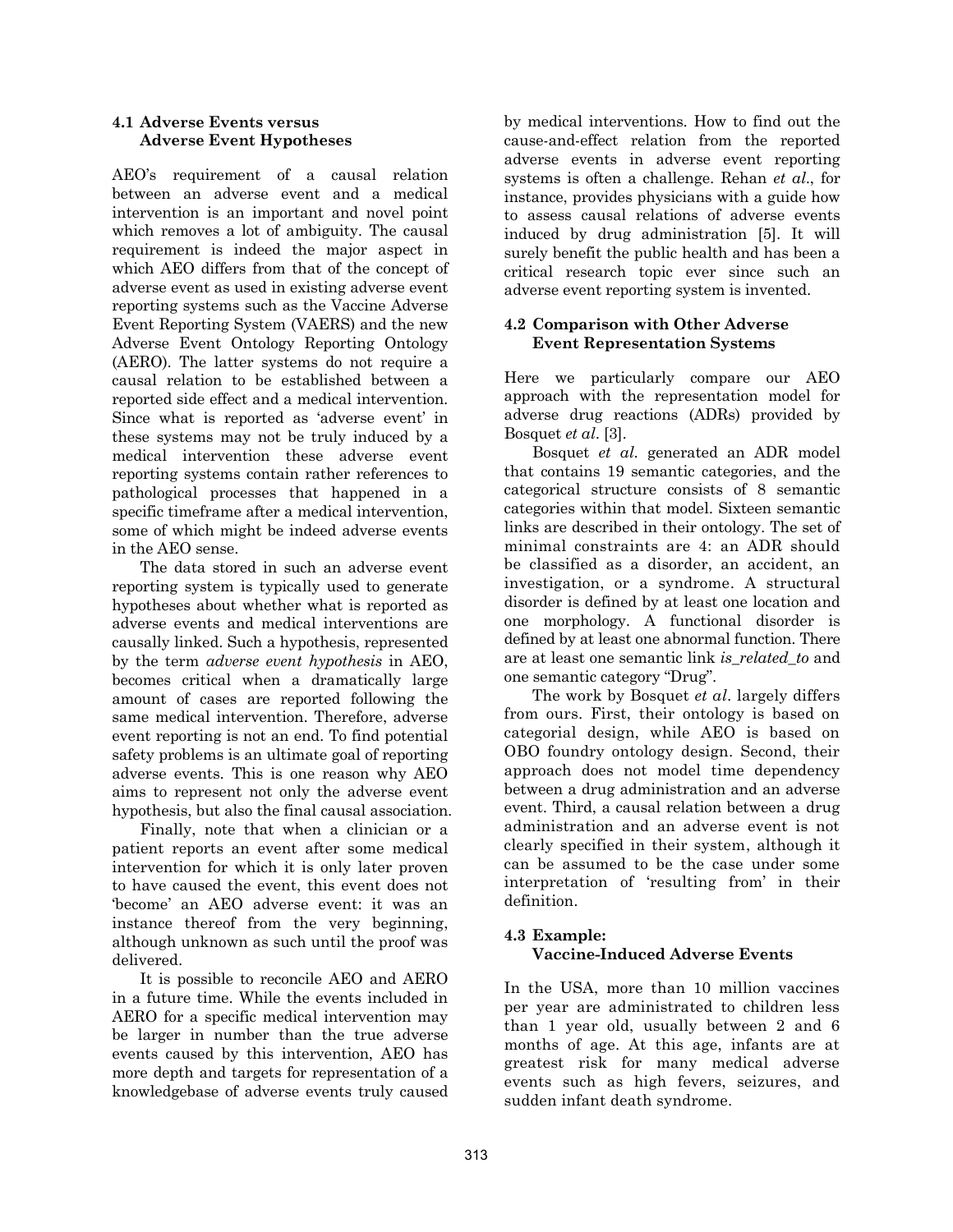

**Figure 3.** Modeling of vaccination-induced fever adverse event in AEO.

Fig. 3 provides an example of how AEO represents at instance level a specific vaccineinduced fever adverse event. In this example, it is represented that Bob was vaccinated with an Afluria flu vaccination at time t1, and then had a fever at time t2, t1 and t2 being instances of temporal instant. That Bob is an instance of human being at each of these time instants and that he participates at these time instants in the respective processes is represented as well (the little triangles in Fig. 3 indicate that the participation and instance relations involving continuants are threeplace relations). Since it is notified in the vaccine instruction that fever generation is an expected adverse event and Bob was in good health before the vaccination, Bob's fever generation is considered as an adverse event induced by the vaccination process. The term *fever generation* is imported from the Gene Ontology (GO).

The Brighton Collaboration is a global research network that set vaccine safety research standards and does not either assume a cause-and-effect relation. According to the Brighton Collaboration, fever is defined as an elevation of body temperature above the normal [14]. Similar to other Brighton

Collaboration definitions, the fever definition itself defines a clinical entity without inference of a causal relation to a given exposure. Therefore, the time interval from immunization until onset of the event cannot be part of the definition itself [14]. However, since AEO assumes such a cause-and-effect relation, this time interval is an important study topic in the AEO representation of an influenza vaccination and a fever vaccine adverse event. Therefore, we argue that AEO and those domain-specific adverse event ontologies aligned with AEO represent a knowledgebase of adverse events caused by medical interventions, where the data stored in regular adverse event reporting systems contain many random (coincident) and false positive events that are not induced by medical interventions.

# **5 Conclusion**

Adverse events endanger patient safety and result in considerable extra healthcare costs. A community-based ontological representation of adverse events is crucial for improving adverse event research. The advent of AEO provides an opportunity for the adverse event